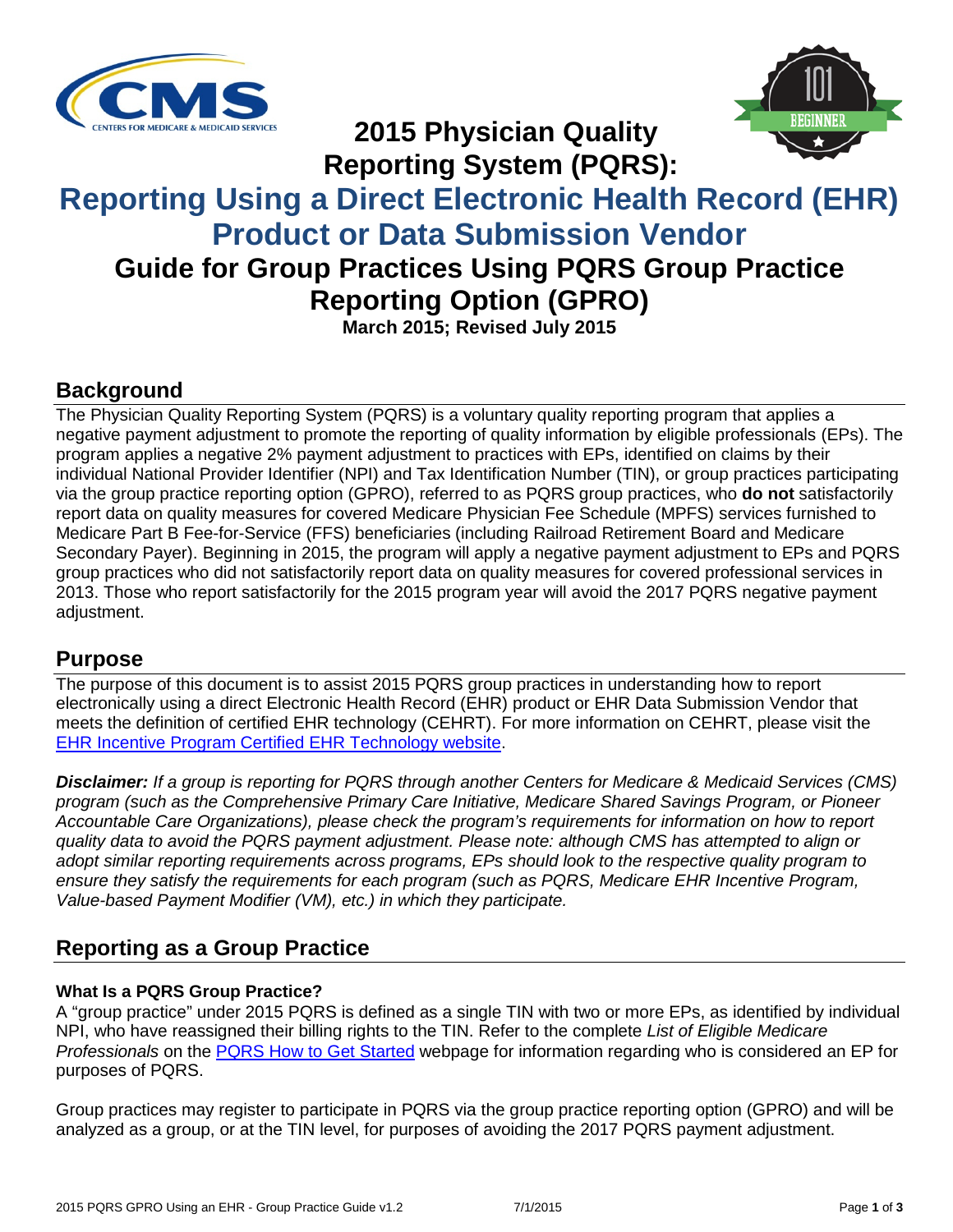#### **Reporting for Multiple Medicare Quality Reporting Programs**

Group practices participating in the PQRS via GPRO who satisfactorily report in 2015 via any reporting mechanism will also satisfy the reporting requirements for the Value-based Payment Modifier (VM). Group practices may also satisfy the clinical quality measure (CQM) component of the Medicare EHR Incentive Program by satisfactorily reporting through GPRO in one of the following ways:



*Note: EHR Incentive Program EPs will still be required to meet the core and menu set meaningful use objectives through the Medicare EHR Incentive Program Registration and Attestation System (Attestation) as individuals, even though their electronic CQMs (eCQMs) were submitted as part of the group. They can also submit their CQMs via attestation, but will not receive PQRS or VM credit. For more information visit the [VM](http://www.cms.gov/Medicare/Medicare-Fee-for-Service-Payment/PhysicianFeedbackProgram/ValueBasedPaymentModifier.html) and/or [EHR Incentive Program](http://www.cms.gov/Regulations-and-Guidance/Legislation/EHRIncentivePrograms/index.html?redirect=/ehrincentiveprograms/) webpages.* 

Complete information about **how to report once** for multiple Medicare quality reporting programs is available on the CMS PQRS [Educational Resources](http://www.cms.gov/Medicare/Quality-Initiatives-Patient-Assessment-Instruments/PQRS/EducationalResources.html) webpage. For more information on PQRS or the payment adjustment, visit [the PQRS webpage.](http://www.cms.gov/Medicare/Quality-Initiatives-Patient-Assessment-Instruments/PQRS/index.html)

## **2015 PQRS GPRO Using an EHR**

A PQRS group practice **must register** to report electronically using an EHR during the 2015 PQRS GPRO registration period (4/1/2015–6/30/2015) in order for the group's EHR data submission to satisfactorily meet PQRS reporting requirements. See the *[2015 PQRS: EHR Reporting Made Simple](http://www.cms.gov/Medicare/Quality-Initiatives-Patient-Assessment-Instruments/PQRS/Downloads/2015PQRS_EHR_Made_Simple.pdf)* document for complete information about 2015 PQRS GPRO EHR reporting requirements.

#### **Important Considerations for EPs in Their First Year of Meaningful Use**

- EPs within the group practice (participating via GPRO) who are in their first year of EHR participation are required to collect data for functional objectives and CQMs for an EHR reporting period of any 90 consecutive days in calendar year 2015. They must also attest through the CMS Registration & Attestation System by 2/29/2016 (and must meet other program criteria) in order to avoid the 2017 Medicare EHR Incentive Program payment adjustment.
- If a first-time participant is seeking to attest early to avoid the 2016 payment adjustment that the EP would otherwise receive for not participating in 2014, the EP must attest by October 1, 2015.
- This attestation will *not* count for PQRS. In order to meet PQRS reporting requirements, these EPs will also need to report 12 months of data for services rendered 1/1/2015–12/31/2015 through a PQRS reporting mechanism or as part of a group practice participating via GPRO.